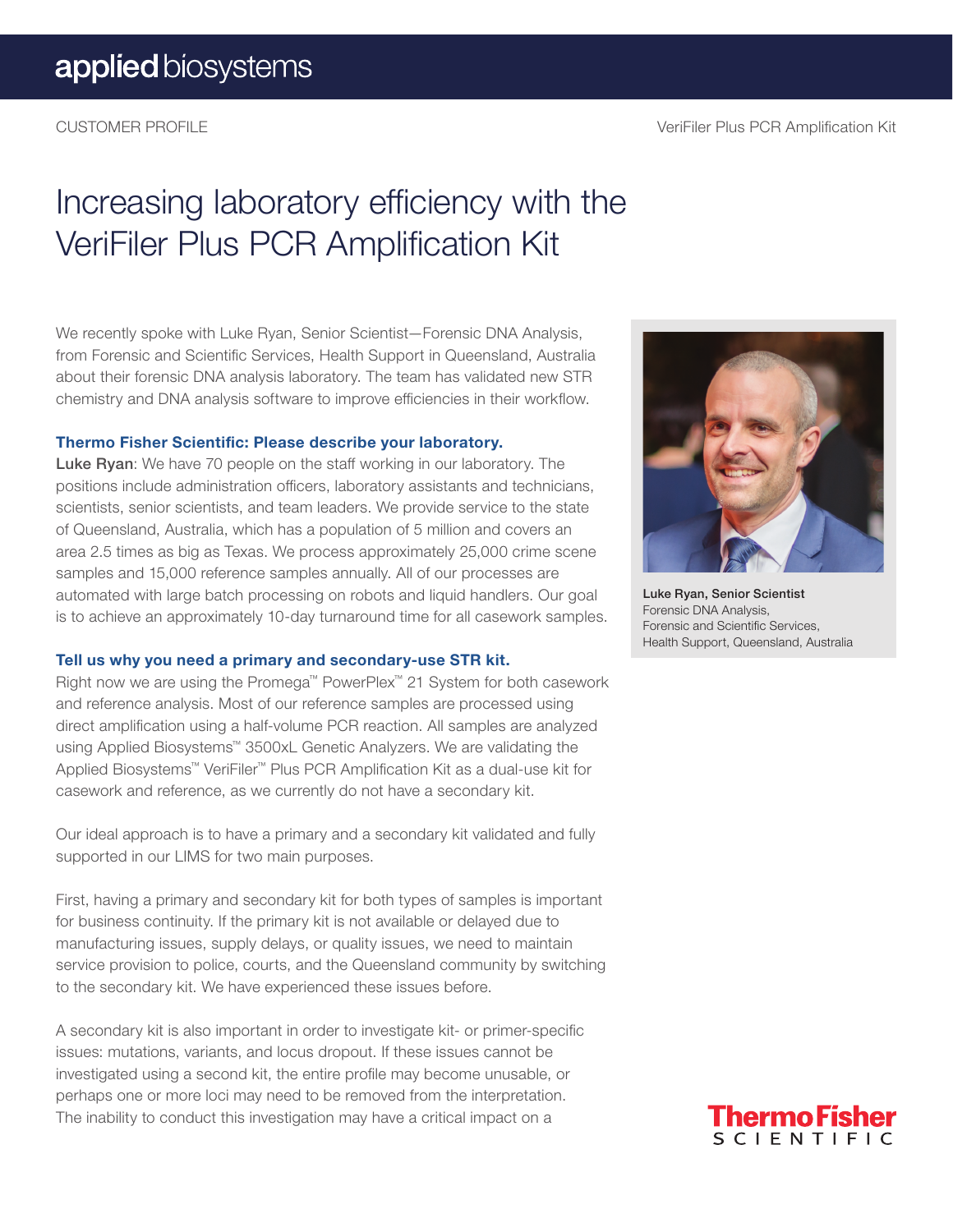case if the issue affects all samples from a suspect or victim in a case. Noting this, we use the primary kit for 100% of routine processing. The secondary kit would be used only for business continuity or for specific sample investigations.

### What are the drawbacks to utilizing two different STR kits for processing samples on an ongoing basis?

Physical comparison of the electropherograms (EPG)—different kits have loci in a different order. Although our LIMS matches samples electronically, these comparisons are always confirmed manually by a scientist who compares the EPGs from the casework samples and reference samples. When loci are in a different order, it makes the physical comparison of EPGs difficult, time-consuming, and error-prone.

Kit and consumables—running two kits requires ordering and maintenance of stock levels of two sets of reagents on-site. We also need to manage different expiration dates. Using one kit for both casework and reference samples reduces waste because the same reagents can be used for both amplification types. Different kits require different standard operating procedures and training modules for each kit, which is an additional administrative burden on the lab. Each delivery and lot of an amplification kit undergoes a test amplification for verification before use on real samples. Using two kits means duplication of the kit verification, which is an increased cost per sample.



Instruments—different kits will require different protocols, calibrations, and matrices. This introduces additional work for laboratory staff in monitoring and maintaining these. This also introduces the risk of an operator using the incorrect reagents/matrices/calibrations (e.g. use casework protocols/reagents for the reference kit) and the risk is even higher if a single 3500xL Genetic Analyzer is used for both casework and reference workflow.

Validation—running two kits concurrently requires validation of both kits. Validation of amplification kits is the largest and most resource-intensive validation in terms of cost, staff, and time. Therefore, reducing the validation load by using a single kit for both casework and reference is economical. While we aim to maintain a primary and secondary kit, we would never validate two kits concurrently. An ideal model is to have a primary and secondary kit validated and then to assess new kits as they are released to determine what benefits the new kit has over the existing and whether a full validation is warranted. At completion of the validation, a determination is made (based on validation data) whether the new kit will become the primary/secondary or worst case, not implemented.

Training—use of two kits requires staff to be trained and then maintain competency in both amplification kits. This applies to laboratory staff as well as reporting staff performing interpretations.

Reanalysis requirements—scientists may order rework on samples when conducting interpretations: for example, a reamplification, rerunning on the genetic analyzer, or different concentrations of DNA. Having two kits in use introduces the risk of ordering the incorrect test on a sample and therefore consuming and losing valuable sample.





Data analysis-validating an amplification kit also requires validation of the statistical package being used to analyze the data. A large component of our validation of the VeriFiler Plus kit is the validation of STRmix™ software, a forensic software, developed by the New Zealand Institute of Environmental Science and Research (ESR) and Forensic Science South Australia (FSSA). This includes generating analysis parameters (stutter files, variance, saturation) and then assessing the ability of the STRmix software to deconvolute the profiles from both singlesource and mixture samples. This is extremely timeconsuming. Although we are not considering using two different kits for casework samples, it is important to note that moving from one kit to another in a short time frame is undesirable given the validation load. Having a robust